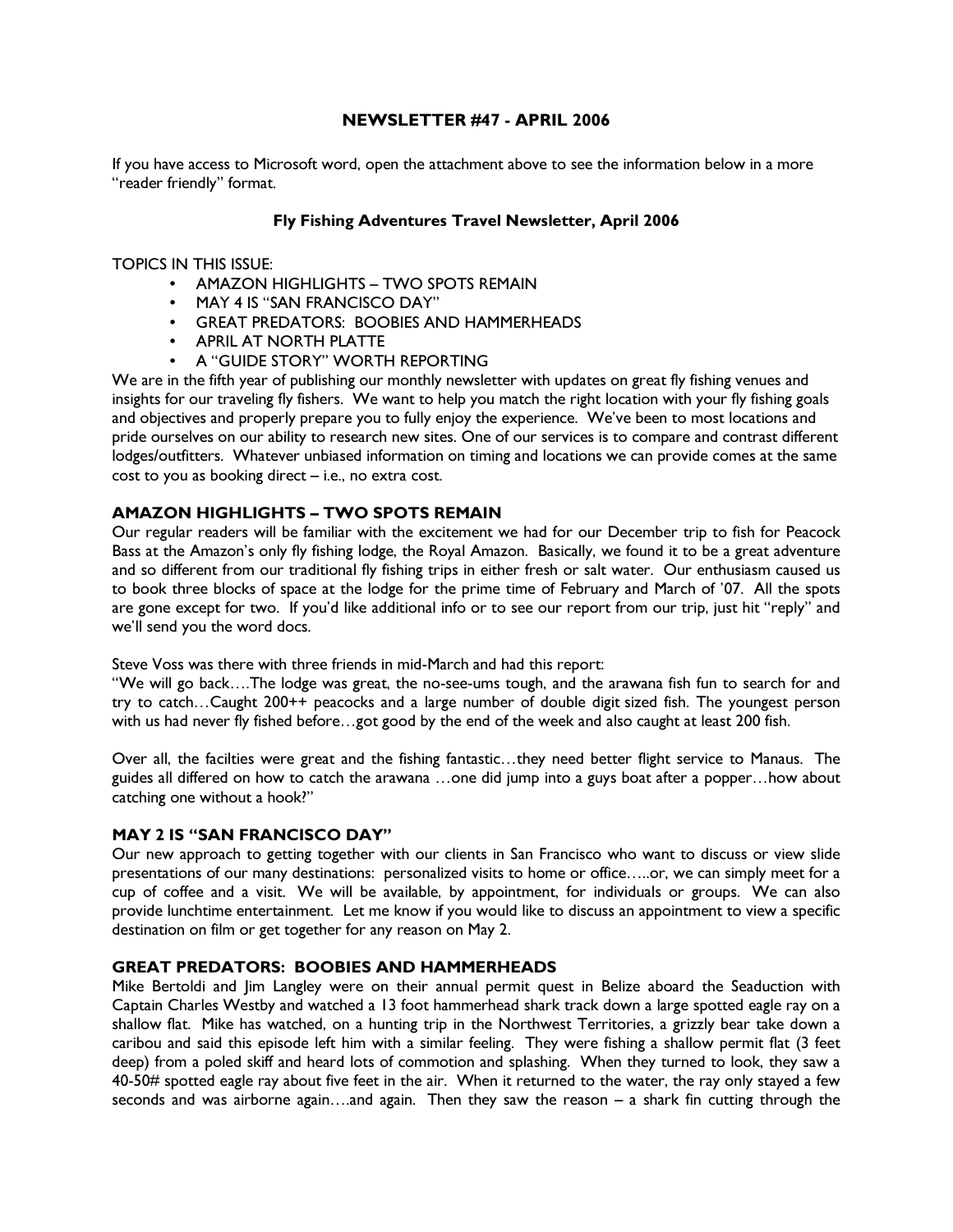water, just a few feet behind the ray. They were close enough to see the unmistakable head of a large hammerhead pursuing the ray. The ray kept jumping until it tired and then the shark jumped him....big splash and the remains of the ray were on the bottom.

How do boobies fit under this heading? Not quite as dramatically, but an interesting fly fishing tale none-theless. Harvey Zeidwerg and Joe Fergerson were fishing Christmas Island recently. They reported having an "excellent trip, very well coordinated operation (particularly for the country and the level of infrastructure), very personable guides who quit fishing long after they normally would have." They caught "plenty of bones, trevally, wahoo, tuna, and a dorado…even landed three boobies who seemed to like my popper." They actually landed three boobies – everyone knows what a scary predator a booby is??!!

# APRIL AT NORTH PLATTE

Each of the last several years, we have held space in early April at North Platte Lodge near Casper, Wyoming. We have found the North Platte to be one of the West's most productive early and late season fisheries. Each year we have received similar reports to the ones below. We have had several father-son and/or daughter trips since our time usually coincides with the Easter break holiday. This April, Jim Mossup and his 13 year old son, Julian, were at NPL. Jim's report: "We had perfect weather and a great experience - catching a lot of fish, nice people, good organization and a really fun time. Julian caught 61 fish in the 4 days (ten over 20 inches) one being 25 inches so he is a proud member of the NPL 25 Inch Club. I would go back in heartbeat…."

Dennis Smith was accompanied by his novice fly fisherwoman wife, Julie. Dennis commented "A fly fisherwoman is born!" Julie and Dennis already have reservations to return in November.

As we do every year, we are also holding some early September space at NPL (9/1- 4 and 9/10 – 14) and a few "cast and blast" slots in the fall for those interested in mixing fly fishing with some bird hunting.

# A "GUIDE STORY" WORTH REPORTING

A few days after I left our favorite independent guide in NZ, the following episode occurred. It rained very heavy for the 24 hours preceding him meeting a client and the rivers were running high with color. Kevin Payne was trying to decide where he may be able to find this client some good fishing given the conditions. After careful consideration and discussion with his client, they decided to try the headwaters of one of his favorite streams, hoping that the upper stretch of the river would not be too affected by the weather. One factor was the road – it would be a steep, narrow, and most likely very slick dirt track. After agreeing it was worth the risk, they set off. Well, it was slick….and Kevin's four wheel drive pick-up slid off the road and into some rocks totaling the truck, but fortunately, left the two of them unharmed. After making a few phone calls to arrange for someone to pick them up later that afternoon, they decided to (what else??) go fishing. And what a day they had! They ended up with one of those fantasy NZ days of 11 fish released (and another 5 lost) that weighed between 4 and 8.5 pounds…and half of them taken on dry flies!

Either phone or drop us an e-mail if you have questions or would like more information about any of our destinations.

An enthusiastic traveling fly fisherman, Don Muelrath Fly Fishing Adventures 888-347-4896 flyfish@napanet.net

If you want to be removed from our e-mail newsletter list, just hit "reply" and let us know – you'll be removed immediately.